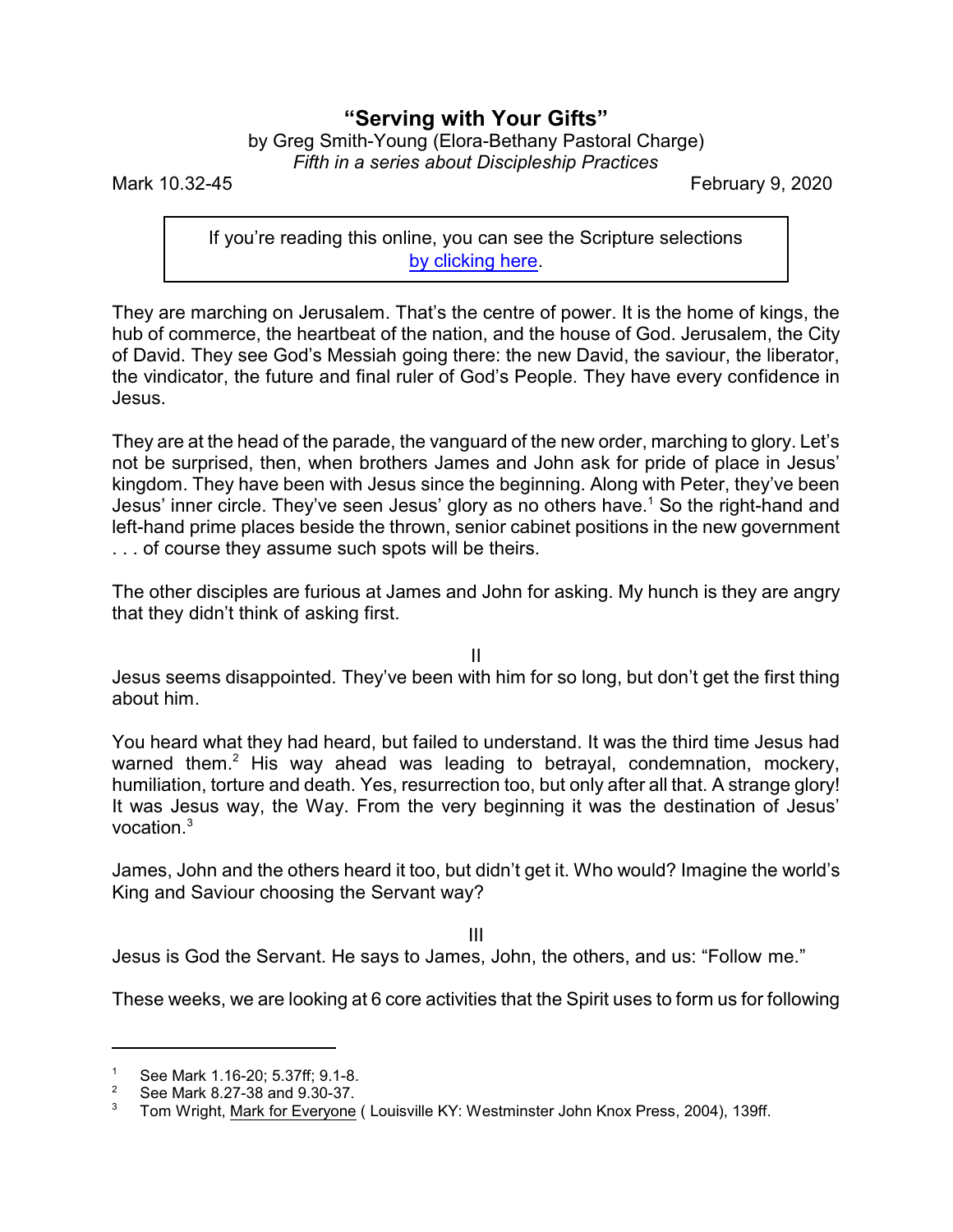Jesus. Jamie Holtom and Debbie Johnson talk about these in their book Bullseye.<sup>4</sup>

They are:

## *Using Spiritual Practices Worshipping Together Weekly Discovering Authentic Community Serving with Our Gifts Giving Generously Sharing Christ*

These activities are bullseye-targets we aim for. We will miss. We will come close. Practising more and more, we might hit the bullseye. We are not measured against perfection. The goal is growth: growing in the way of Jesus.

Jesus is our Master. He teaches us, with his own life, to *"Serve with Our Gifts."* That's our bullseye.

IV

We need to realize some things. First, realize this: **Jesus has started a movement, and** we are part of it.<sup>5</sup>

He invites you to be part of what he is doing to set the world to rights. God is transforming everything — all of creation, all peoples and all nations, all communities and all relationships, all of us, starting in the depths of each human heart. God is making all things new. You are part of this transforming work, following Jesus, for all the world.

Jesus shows us the very character of God. He shows us what God is like. In Jesus, *"God chose to come as a servant."*<sup>6</sup> God's way is to serve.

The world's way is to dominate and defeat, to gain power and control, to use and, often, abuse. This is the world Jesus came to save from itself, the world he came to transform.

Jesus does this by serving. This is God's way. He calls us to it too.

*"If you want to be first and best and make the most difference, simply find a way to serve."*<sup>7</sup>

Jesus has started a movement of servants. You are part of it.

<sup>4</sup> Jamie Holtom and Debbie Johnson, Bullseye: Aiming to Follow Jesus (Toronto: United Church Publishing House, 2015). 5

Ibid, 86.

<sup>6</sup> Ibid, 83.

<sup>7</sup> Ibid, 84.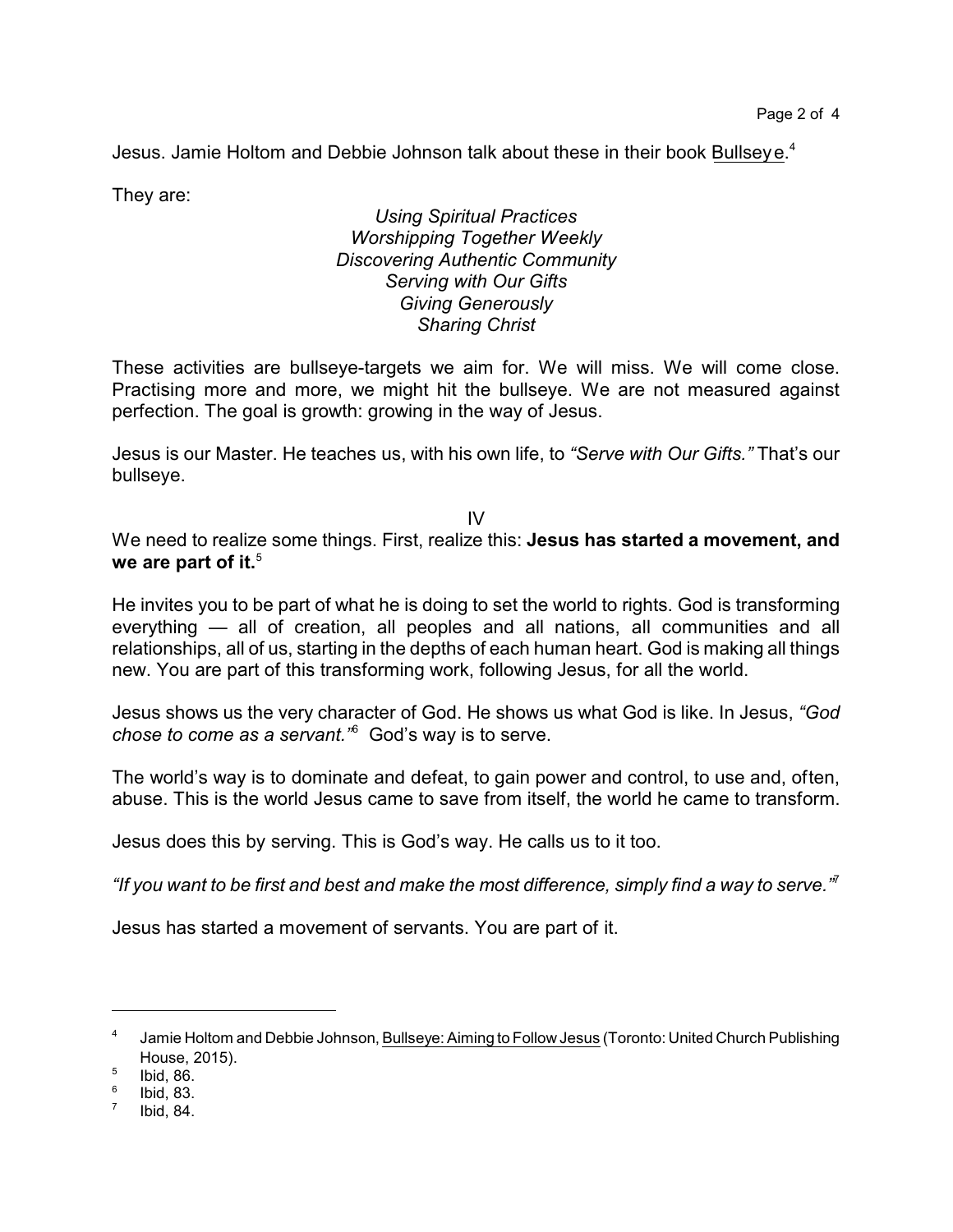## Now, realize this: **Everyone has been gifted uniquely by God**. 8

Jamie and Debbie write, *"The people who respond to Christ's vision are equipped for Christ's mission!"*<sup>9</sup> However it is that Jesus calls you to serve, he gives you whatever you need to serve well.

 $\sqrt{ }$ 

The New Testament has various lists of these gifts.<sup>10</sup> These are more than just things you are good at, talents you were born with. They are interests, abilities, inclinations, and strengths God is giving you.

The Spirit plants these gifts in each one for the benefit of everyone. Serving is using your God-given gifts to bless others. That's why no one has all the gifts. Each of us has one of them, perhaps a few. God does this so we have to depend on each other. God gives these gifts to build up the community of God's People, so together we can serve with Jesus in the world.

You are uniquely gifted by God. Share your gifts. Serve.

VI

## Now, realize this: **We get life when we serve and use these gifts for Christ**. 11

The National Basketball Association has an ad campaign. It shows the incredible things those athletes can do. They call this campaign. "Where amazing happens."<sup>12</sup>

Serving alongside Jesus, using your gifts, you will see amazing things happen.

Often the world won't think they are amazing, but you will know better. Sometimes it won't even believe they happen. But you will see. You will be amazed. You'll be filled with life. Jesus' life.

Jesus is our rabbi, our teacher, our Master. Not only does he give us information and inspiration. Jesus gives us a life. Our life. Our full life. Our true life. Our glorious life. Our life's purpose. Our life, which is his life. Jesus's life: given to us, given for us, filling us, alive in us.

This is the Way Jesus invites us to travel with him. It's the Way of serving, because it is the Way of God. Because it's the Way of God, it's the Way of life.

Ibid.

<sup>8</sup> Ibid, 87.

<sup>9</sup> Ibid.

<sup>&</sup>lt;sup>10</sup> For example, see the lists in Romans 12.6-8, 1<sup>st</sup> Corinthians 12.8-10, 28-30, and Ephesians 4.1-11.

<sup>&</sup>lt;sup>11</sup> Holtom and Johnson, 88.<br><sup>12</sup> Ibid